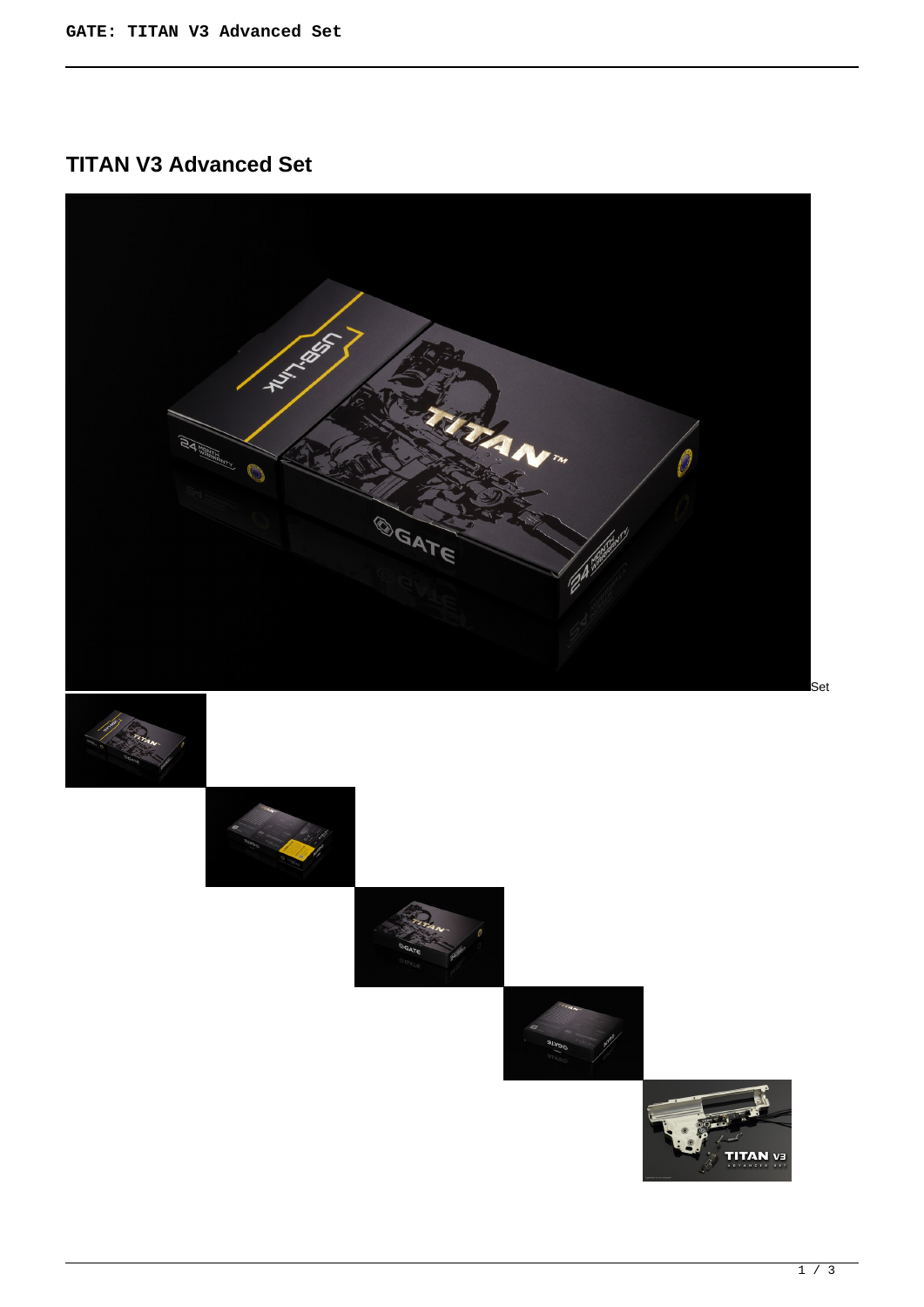TITAN V3 with ADVANCED firmware edition, USB-Link and cables

Rating: Not Rated Yet **Price**  Base price with tax 693,00 PLN

Salesprice with discount

Sales price 693,00 PLN

Discount

[Ask a question about this product](https://gatee.eu/index.php?option=com_virtuemart&view=productdetails&task=askquestion&virtuemart_product_id=37&virtuemart_category_id=1&tmpl=component)

#### **Description**

# **TITAN**

**TITAN V3™ Advanced Set** – at once you purchase all you need to take total advantage from TITAN. It includes TITAN with **ADVANCED firmware edition.**

The ADVANCED firmware edition offers wide variety of functions and is dedicated for those who like complex solutions. It enables access to the Statistics and TITAN World Rankings. To check all the differences between firmware editions, please refer to the comparison table.

Kit contents:

- 1. TITAN V3 with ADVANCED firmware edition
- 2. USB-Link for GATE Control Station™ App
- 3. USB-C cable for USB-Link [0.6 m / 1 ft 11 in]
- 4. Micro-USB cable for USB-Link [0.6 m / 1 ft 11 in]
- 5. Installation Kit
- 6. Quickstart Guide

If you have battery in buttstock, we recommend to buy additional buttstock extension cable: [https://www.gatee.eu/online-store/online-store-2/v3-ext-detail](online-store/online-store-2/v3-ext-detail)

TITAN V3™ is an AEG Control System for V3 gearbox which will transform your AEG into an advanced training weapon. Adjust your AEG using the USB-Link and GATE Control Station App. TITAN V3 enables you to adjust the trigger sensitivity with military precision. The proximity trigger sensor offers you even 250 possible sensitivity settings. Gain a tactical advantage thanks to the extremely fast trigger response and many other useful functions. Give your AEG a new lease of life!

### **[Check full TITAN V3 description](products/titan/titan-v3)**

## Warning!

GATE does not guarantee the compatibility of mosfets and ETUs such as TITAN or ASTER with brushless motors. Connection of a brushless motor can cause immediate damage to the device, motor and battery, that is not covered by the warranty and can lead to a fire.